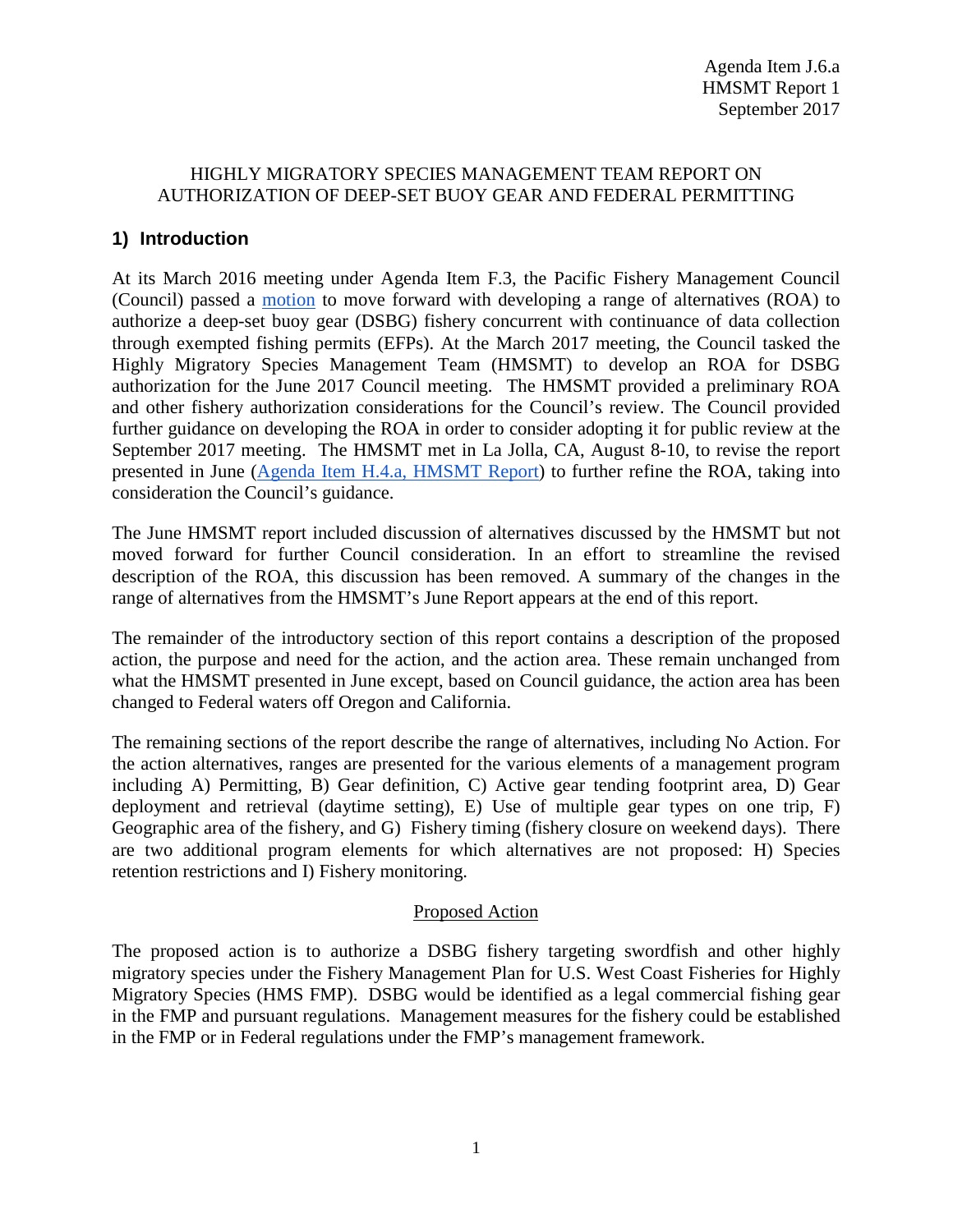#### Purpose and Need

The purpose of the proposed action is to encourage the use of a fishing gear in the West Coast commercial swordfish fishery that minimizes bycatch and bycatch mortality of finfish and protected species (including sea turtles, marine mammals, and seabirds) to the extent practicable while allowing for the fishery to remain economically viable. Research and exempted fishing trials with DSBG have demonstrated that this innovative gear type has minimal protected species interactions and finfish bycatch. Economic viability encompasses support for a swordfish fishery conducted by vessels with West Coast home ports, and increased availability of locally-caught swordfish in the market.

The proposed action is needed as a component of a West Coast swordfish fishery that effectively addresses the 10 national standards for conservation and management enumerated in the Magnuson Stevens Act, Section 301, in particular [National Standards](http://www.fisheries.noaa.gov/sfa/laws_policies/national_standards/) (NS) 1 (optimum yield) and 9 (minimize bycatch). DSBG is also needed as a commercially viable addition to the suite of legal swordfish gear types, to provide sustained participation in the swordfish fishery by West Coast fishing communities. In doing so, authorization of the fishery would also address NS 8.

#### Action Area

The action area for authorizing a DSBG fishery is the U.S. Exclusive Economic Zone (EEZ; from 3 to 200 nautical miles) off the coast of California and Oregon.

## **2) No Action Alternative**

DSBG would not be authorized as a legal gear under the HMS FMP. Swordfish are currently targeted using fishing gears authorized for use and managed under the HMS FMP, including harpoon and drift gillnet (DGN). The Hawaii shallow-set longline fishery also lands swordfish and other HMS to West Coast ports. If DSBG is not authorized, these gears would remain as the primary fishing gears supplying U.S.-caught swordfish to the U.S. West Coast.

## **3) Action Alternatives**

## A Permitting

The HMSMT proposes two overarching alternatives for permitting:

1) Open access

A new gear endorsement for DSBG would be added to the existing Federal HMS permit. The nature of the gear endorsement would depend on whether standard buoy gear (SBG) or both SBG and linked buoy gear (LBG) are authorized (see section B).

2) Limited entry (LE) in the Southern California Bight (SCB) only

Defined as south of Point Conception (34° 27' N.) to the U.S.-Mexico EEZ border; This LE permit would be separate from the existing Federal HMS permit, and only an endorsed Federal HMS permit (open access) would be required north of 34° 27' N. Both the Federal HMS permit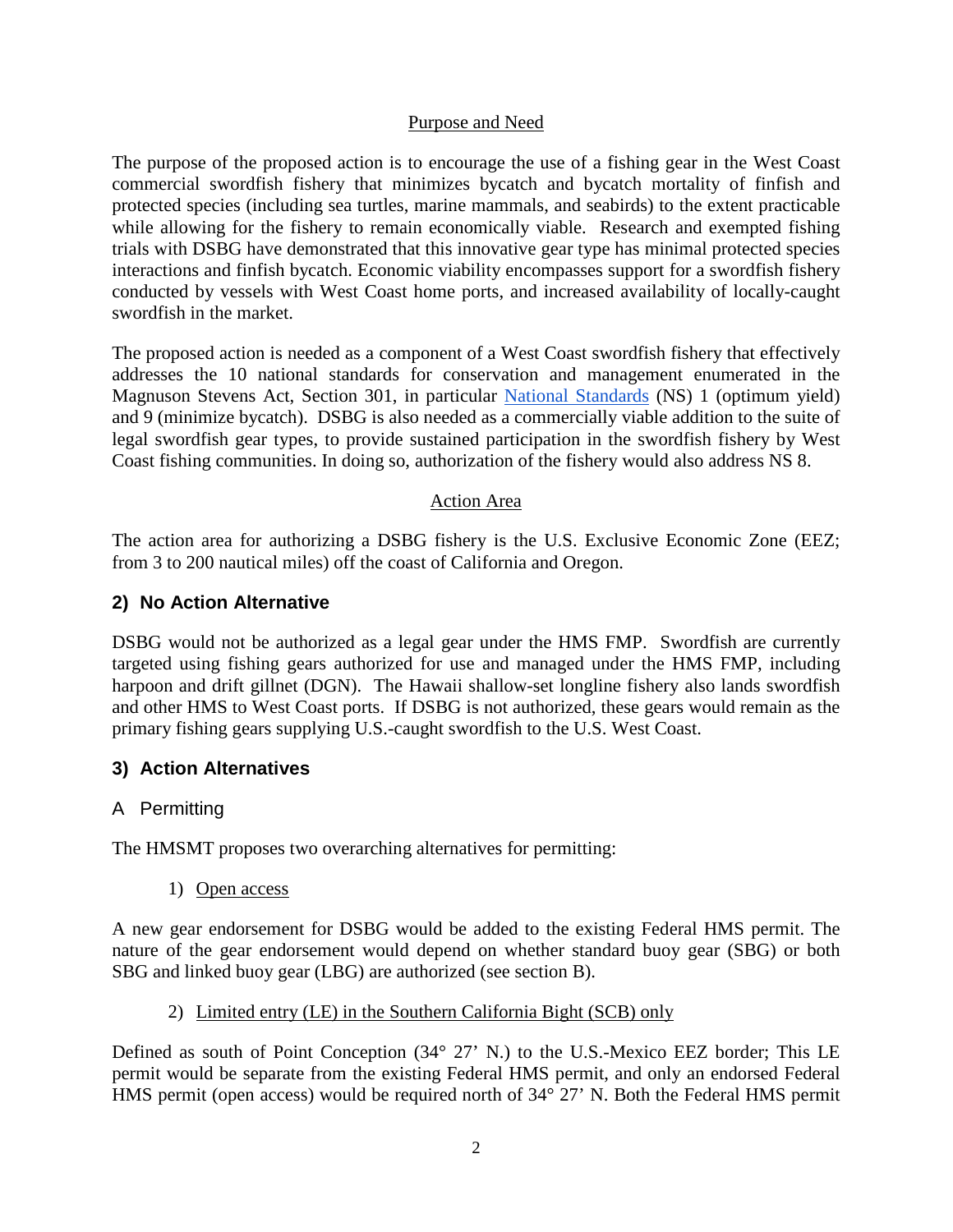and the LE permit would be required to fish in the SCB. A LE DSBG permit allows fishing with SBG or with SBG + LBG gear (depending on the gear authorized as determined under the alternatives in section B). Stacking of LE DSBG permits is not allowed, so that a vessel may not simultaneously fish more than 10 pieces of DSBG.

## Limited Entry Permit Alternatives

#### *a. Possession*

The HMS LE DSBG permit is held by a person, who must designate a vessel on the permit. The designated vessel need not be owned by the permit holder. The permit holder may change the vessel designation on the permit periodically (e.g., annually, or 3 times per year, etc.). The vessel owner must also hold a HMS permit. In addition to these general elements of permit possession, the Council may choose one or more of the following options to include as elements of the possession requirements:

## (i) Permit holder on board requirement

The person holding the LE DSBG permit is required to be on board the vessel when fishing DSBG under the LE permit. Requiring permit holders to be on board assures they participate in the fishery, with exceptions for illness or injury.

## (ii) Hold multiple permits

A person may hold more than one LE DSBG permit. This option is necessary for allowing DGN LE permits to be traded in for multiple LE DSBG permits under LE qualification criteria below, but may also be considered regardless of DGN trade-ins. The Council may set a maximum number of permits that may be held by a single individual.

## (iii) Include flexibility in FMP to change the authorized number of permits

To facilitate an adaptive approach for regulating the size of the LE DSBG fishery, the HMS FMP could include a statement allowing the Council to change the authorized number of LE DSBG permits as part of the HMS biennial management process.

## *b. Permit renewal*

The HMSMT identified the following two alternatives for permit renewal after the initial allocation of LE permits:

## (i) Permits are valid for one fishing year and expire if not renewed.

All DSBG LE permits are valid for the one-year period from April 1 through the following March 31. Annual renewal is required to maintain permit ownership. Unrenewed permits are eligible for re-issuance to any qualified individual (or entity), which could occur through the biennial management process.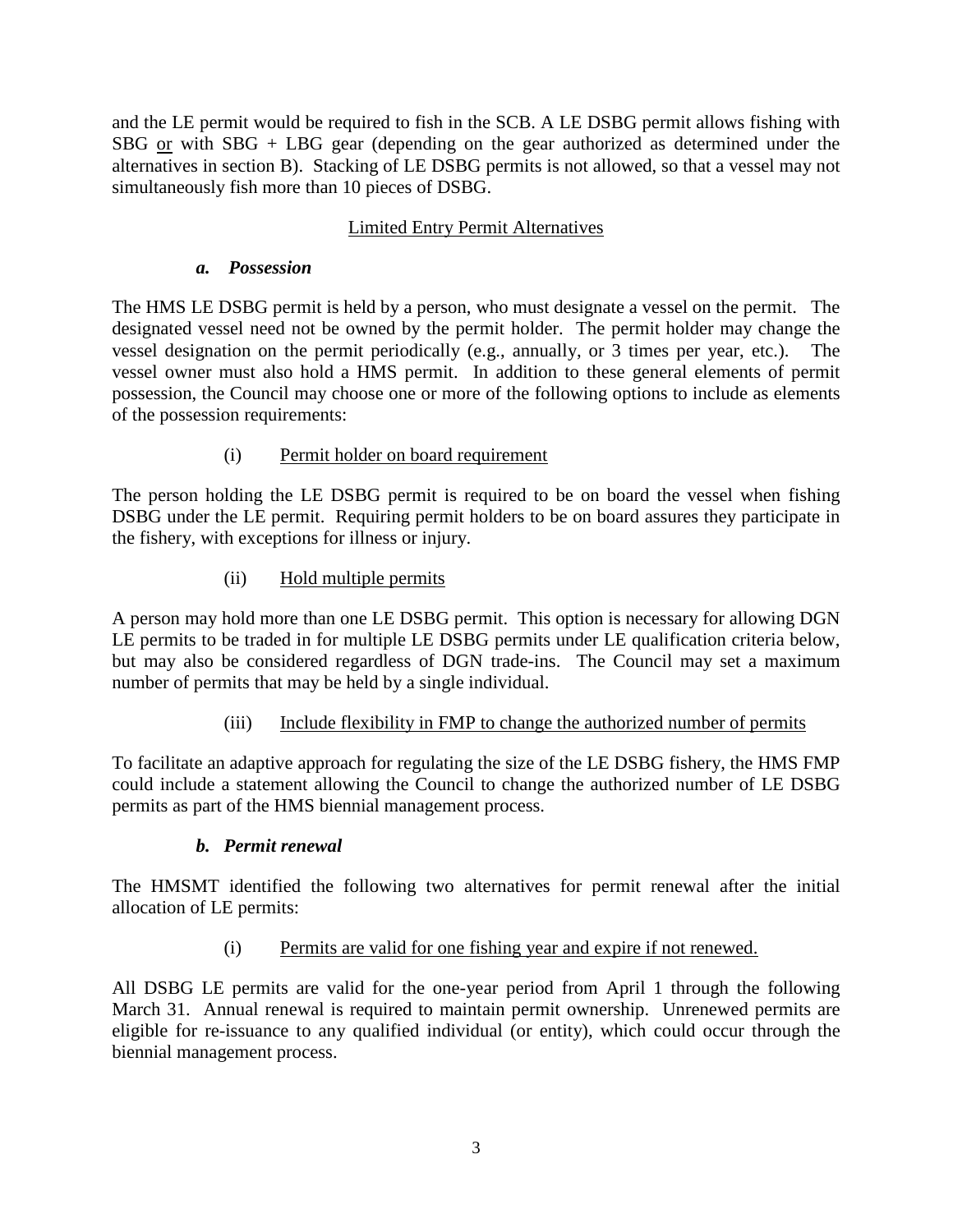#### (ii) Same as (b.i.) plus demonstrated fishery activity

All DSBG LE permits are valid for the one-year period from April 1 through the following March 31. To renew a permit, the permit holder must demonstrate fishery activity, (e.g., made at least one DSBG swordfish landing on the West Coast during a specified time period, such as previous 3 years). Annual renewal is required to maintain permit ownership. If the LE permit is not renewed, it is eligible for re-issuance to any qualified individual (or entity).

## *c. Transfer*

The HMSMT identified the following two alternatives for permit transfer:

- (i) Freely transferable: All DSBG LE permits may be transferred to another person at any time.
- (ii) Transferability restrictions, e.g., permits may be transferred 3 years after permit issuance, potentially with landings requirements.

The Highly Migratory Species Advisory Subpanel (HMSAS) may have recommendations for potential permit transfer conditions and timing.

## *d. Qualifications used to initially allocate LE permits*

The HMSMT identified the following four alternatives for determining how permits could be initially allocated:

# (i) Tiered system.

Under this alternative, the Council would be able to set the number of permits to be initially issued within an acceptable range. Once specifics of the tiers have been identified by the Council, the HMSMT can provide the number of permits each tier could potentially authorize. The HMSMT will provide a preliminary table as an example in a supplemental report. Permits would be issued based on the following qualification tiers in ranked order. The Council would need to specify a time frame in which individuals qualifying under a specific tier may claim a DSBG permit.

- 1. DSBG EFP permit recipients with a minimum of 10 DSBG landings. (To prevent speculative activity a control date would need to be established.)
- 2. "Active" (DGN swordfish landings within any of the 5 fishing seasons prior to March 31, 2018) DGN permit trade-ins (one time opportunity as part of DSBG permit issuance) in which one DGN permit may be surrendered to receive DSBG LE permit(s). The Council would additionally determine the number of DSBG LE permits received for surrendering a DGN permit.
- 3. Harpoon landings in the last 5 fishing seasons (harpoon swordfish landings within any of the 5 fishing seasons prior to March 31, 2018)
- 4. DSBG EFP crew (Maximum of two crew per active EFP vessel, who participated on trips with a minimum of 10 DSBG landings)
- 5. "Active" (as defined above) DGN permit holders (no trade-in)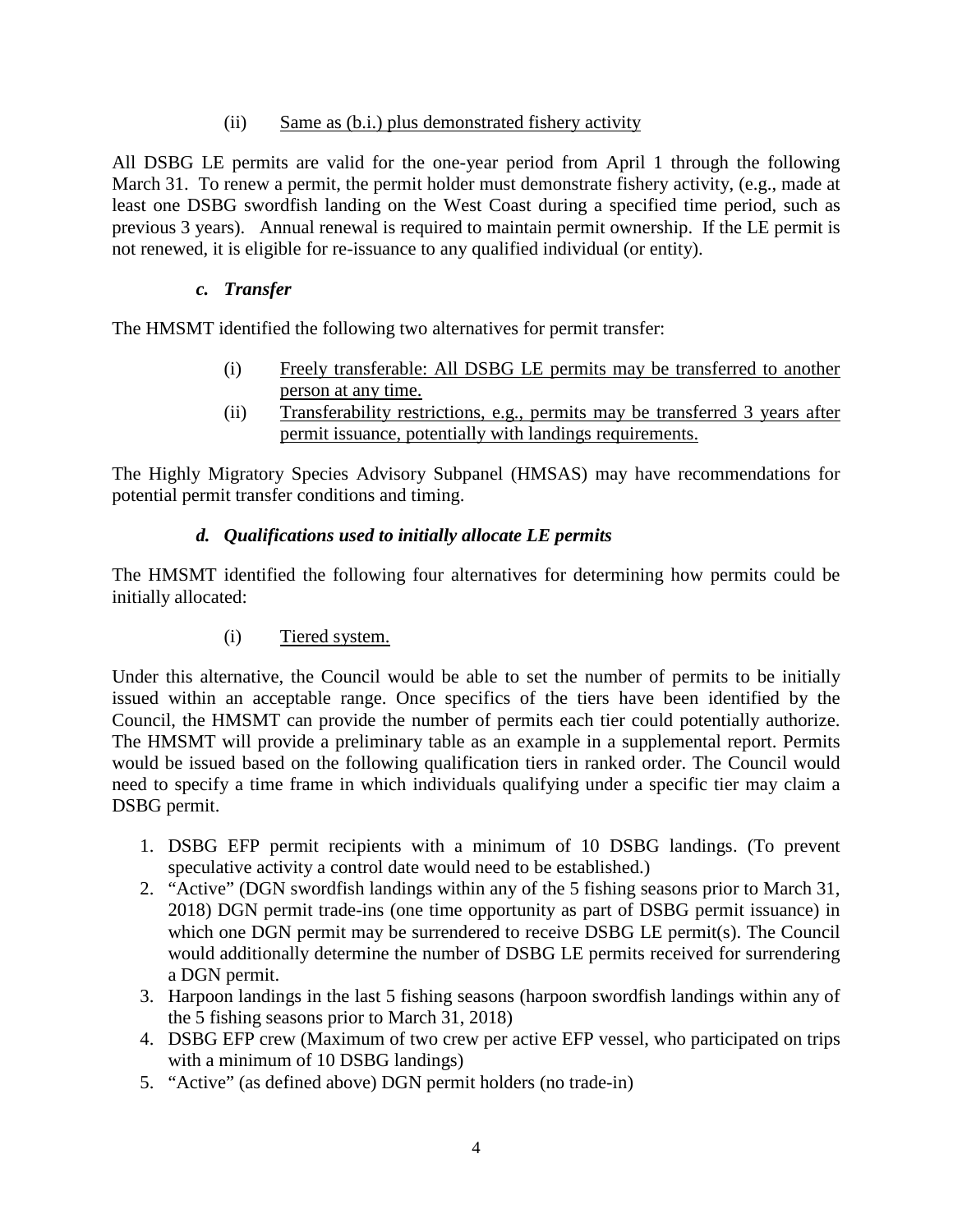- 6. "Inactive" (no swordfish landings in the last 5 fishing seasons) DGN permit trade-in (as described above)
- 7. "Inactive" DGN permit holders (no trade-in)

The tiered approach would allow the Council to more precisely control the number of DSBG permits issued in the SCB without predetermining an exact number (i.e. establish an acceptable range) as well as allowing for easy addition of permits in the future under biennial cycles. The list of tier criteria is not exhaustive and could be applied in a different order, although after discussion with the public, the HMSMT believes the above ranking optimally considers all constituent positions.

The HMSMT does note that use of any DGN permit trade-in option as a criterion would require a short decision period for DGN permit holders to choose that option, as issuance of additional permits through criterion further down the list would be dependent on the number of issued permits.

#### (ii) Permit only

Under this alternative eligibility would be based on possession of a permit for an existing swordfish fishery. The HMSMT identified two sub-options under this alternative:

- *(1) Possess state or Federal DGN permit or state harpoon permit on the date of the final rule for this action.*
- *(2) Possess state or Federal DGN permit or state harpoon permit on the date of the final rule for this action OR 1) possessed a DSBG EFP at any time or 2) has demonstrated DSBG effort.*

Under this sub-option, the Council may additionally consider whether to include crew members from vessels fishing under DSBG EFPs. The Council would also need to set a control date (a control date for DSBG, if adopted under tiered permit system sub-option 1, may apply), decide whether a maximum number of crew per vessel would be eligible, and determine what additional criteria would be necessary to identify eligible crew.

#### (iii) History

Under this alternative the HMSMT identified sub-options based on 1) gears and 2) time periods, as follows:

#### *(1) Gear:*

Made at least one swordfish landing on the West Coast:

- Suboption 1: Using any gear
- Suboption 2: Using only DGN, harpoon or DSBG gear(s)

#### *(2) Landings time period:*

- Date for setting time period
	- Suboption 1: Establish a time period by announcing a control date for this action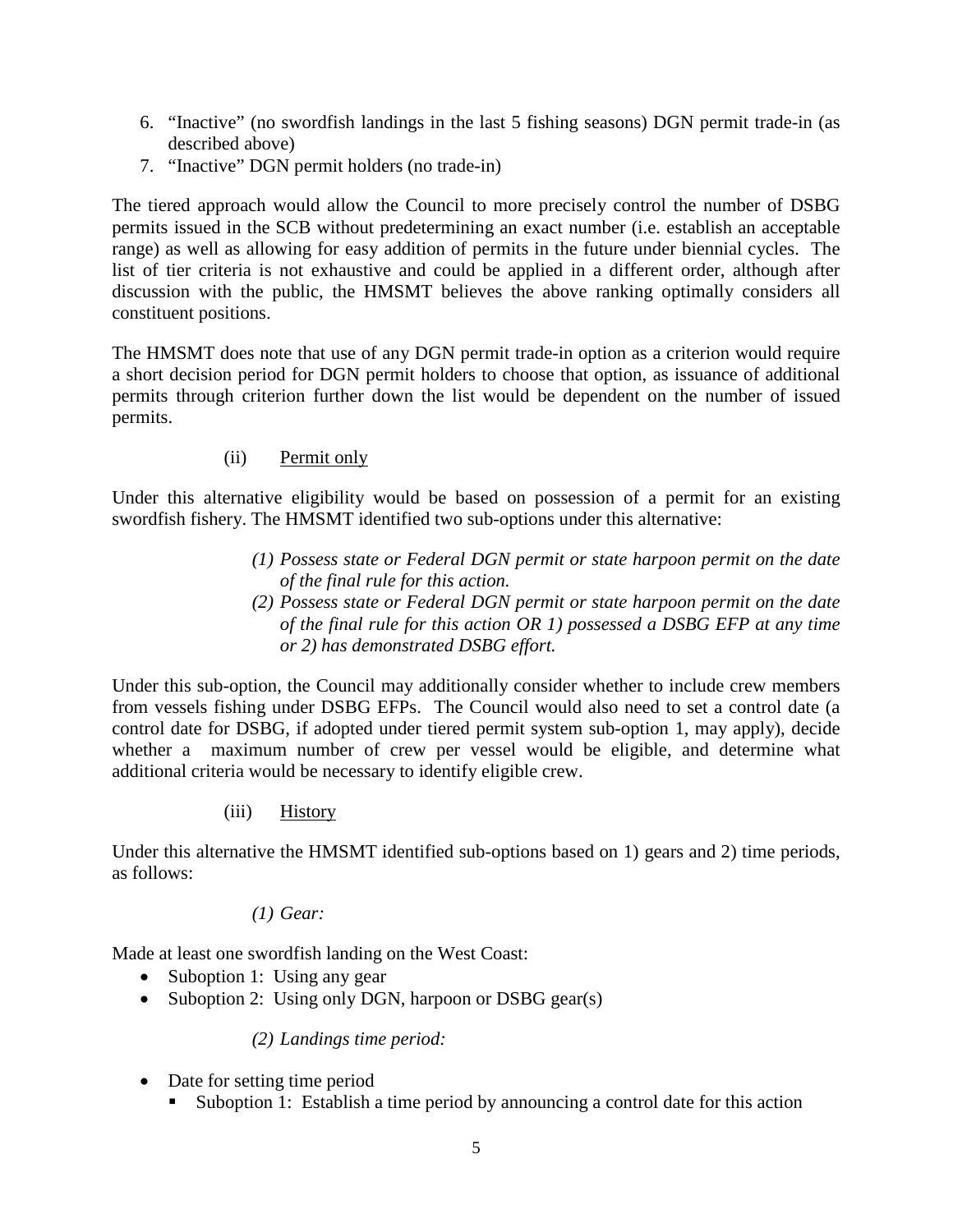- Suboption 2: Establish a time period based on the publication of the final rule for this action
- Length of time period
	- Suboption 1: In any one of the 2 fishing seasons prior to and including the date used above
	- Suboption 2: In any one year of the 5 fishing seasons prior to and including the final year date

The time periods outlined above include the whole April 1-March 31 fishing season in which the control/final rule date occurs. For example, if the control date is September 17, 2017, a two year window would be April 1, 2016-March 31, 2018. A 5 year window would be April 1, 2013- March 31, 2018.

Basing eligibility on landings made within a small time-frame as the sole criterion for permit issuance may be overly restrictive and could arbitrarily favor individuals with recent experience over others with a legitimate interest in the fishery. It may be necessary to modify or add to the time period options once the HMSMT has compiled data to determine eligibility. Furthermore, establishing a control date soon would prevent speculative activity and make it easier for the HMSMT to estimate the number of people eligible for LE permits under these options, as the HMSMT could use landings history that has largely already occurred.

## $(iv)$  Permit + history

This alternative would have a potentially large number of sub-options based on the combination of permit possession and landings history as above in alternatives (d.ii) and (d.iii). If all the possible combinations of sub-options under d.ii and d.iii were used, this would result in 16 suboptions.

## (v) DGN Permit trade-in stand alone

DGN permit trade-in is used as one of the criteria under alternative i above, including the onetime trade-in option during the initial permit issuance period. This concept is presented here as a stand-alone alternative. Under this alternative, only DGN permit holders who surrender their permit would receive a DSBG permit. The number of DSBG permits a DGN permit holder would be eligible for depends on whether they have demonstrated recent activity in the DGN fishery. As described above under alternative i, "active" DGN permits are those with documented swordfish landings in the the 5 DGN fishing seasons prior to February 1, 2018. "Inactive" permittees are those who had no documented swordfish landings in the 5 DGN fishing seasons prior to February 1, 2018. Eligibility would be:

- 1. "Inactive" DGN permit holders would be eligible to receive one DSBG permit upon trade-in.
- 2. Two DSBG permits for "active" DGN permit holders would be eligible to receive two DSBG permits upon trade-in.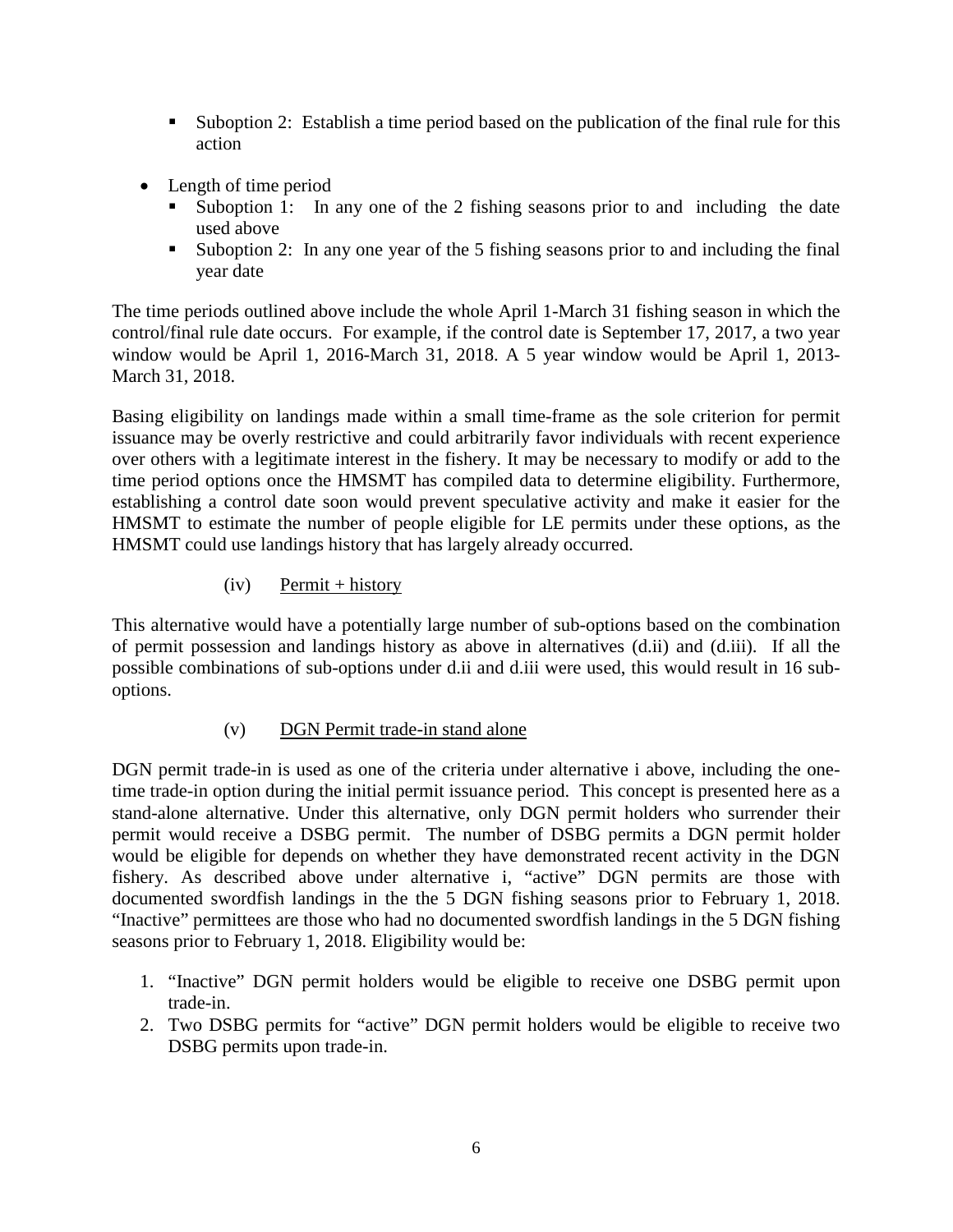#### B Gear Description

As noted in its June report, the HMSMT has adopted terminology, in order to maintain consistency, prevent confusion when discussing the fishery further, and allow the Council to establish one permit for multiple gear configurations. Deep-set buoy gear (DSBG) refers to the overarching gear type in its multiple configurations. Under the umbrella of DSBG, there is currently standard buoy gear (SBG) (previously referred to as "traditional" buoy gear) and linked buoy gear (LBG). The HMSMT proposes two alternatives for which gear types would be initially authorized:

- 1) SBG (10 pieces maximum, 30 hooks maximum)
- 2) SBG + LBG (10 pieces maximum in combination, 30 hooks maximum)

#### Definitions:

*Standard Buoy Gear (SBG) -* An actively tended vertical gear configuration that is designed to target west coast highly migratory species. An individual piece of SBG consists of a vertical monofilament mainline suspended from a non-compressible float (>45 lb. flotation) and strike indicator float system that uses a minimum 3.6kg weight to expedite sink rate and facilitate strike detection. A collective gear set includes ten individual pieces of gear that can fish up to three hooks each (30 total hooks maximum; minimum size 16/0 circle hooks) that must be positioned below 90m deep when fishing. Each piece of gear must also include a locator flag, a radar reflector and vessel/fisher identification.

*Linked Buoy Gear (LBG)*: An actively tended gear type in which two or more pieces of standard buoy gear (SBG) may be linked together by means of a horizontal monofilament mainline; no more than three gangions/hooks are connected to this horizontal line per individual piece, not the vertical lines. Serviceable links between each LBG section are suspended at a minimum depth of 11m meters (36 feet) below a non-compressible float system (>45 lb. flotation) that allows for strike detection (based on SBG design standards). No more than 30 hooks (minimum size 16/0 circle hooks) can be deployed simultaneously and all hooks must be fished below >90m. No more than 10 sections of LBG may be used at one time and the overall horizontal footprint of the gear must be less than 5nm. Terminal buoys must include a locator flag, a radar reflector, and vessel/fisher identification.

## C Active Gear Tending / Footprint Area

Based on the Enforcement Consultants (EC) recommendations, the HMSMT proposes the following definition of active tending: The fishing vessel must maintain a distance of no more than 3 nm from any one piece of gear and maintain properly configured gear in accordance with all other regulations. Each piece of SBG and the terminal ends of LBG must be marked with a flag and a radar reflector. Buoys must be marked with required identifying information.

In June 2017, the Council requested the HMSMT to develop a definition of the total footprint area over which the entire extent of all ten pieces of buoy gear may be spread at any one time as another component of the active tending requirement. Establishing a maximum footprint would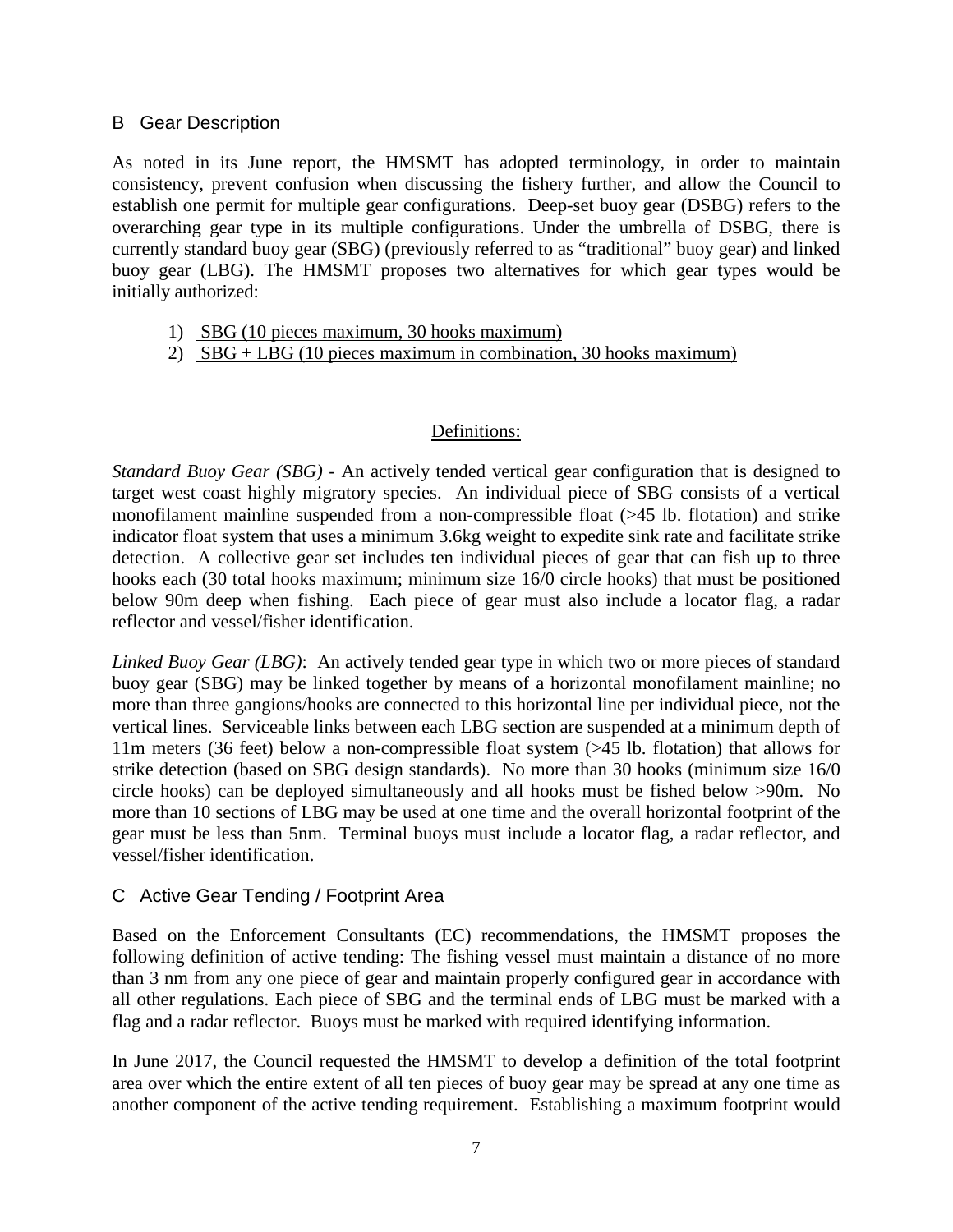prevent a vessel from staying within three nautical miles from a single piece of gear while the remaining pieces could be any number of miles farther away. The HMSMT recommends that the same definition of total footprint area apply to both SBG and LBG used either exclusively or in combination. The following two alternatives are proposed for total footprint area:

# 1) No footprint area

Fishermen commented that it would be difficult to keep the gear within a set area because of sea conditions. Pieces of gear may drift significant distances due to currents. Also, once a fish is on the gear a fisherman may want to let the fish tire by allowing the fish to swim for a while. This piece of gear could end up some distance from other gear.

# 2) Require that no piece of gear can be more than 5 nm from all other pieces of gear

The active tending definition requires a vessel be within 3 nm of the closest piece of gear, so requiring that all pieces of gear must be within a 5 nm diameter circular footprint would ensure that the vessel would remain within a maximum distance of 8 nm to all pieces of gear. An exception could be made for gear with a hooked fish.

The HMSMT intends to discuss these options further with the EC and HMSAS at the September Council meeting. As the HMSMT noted in its June 2017 report on DSBG ROA, the definition of active tending is based on EFP fishing that has occurred in the SCB. Experience in other areas of the coast would provide more information on whether this definition is practicable under sea conditions that may be encountered in more northerly areas.

# D Gear Deployment and Retrieval

DSBG is intended to be fished during daytime and using the gear this way complements the objective of minimizing bycatch. The HMSMT recommends a requirement that gear may not be deployed until after local sunrise. In terms of gear retrieval, EFP participants noted that it is not uncommon for fish to be caught around sunset, making it very difficult to retrieve all gear before sunset. The HMSMT identified three alternatives that allow some flexibility to allow gear retrieval after dark.

# 1) No restriction on time of gear retrieval

This provides the greatest flexibility and relies on fishermen using the gear as intended including daytime deployment.

# 2) Gear retrieval must begin at least 1 hour before local sunset.

Beginning gear retrieval means a fisherman has started haul back on the first piece of gear in a set. Once gear retrieval begins, it must be continued until all gear has been retrieved.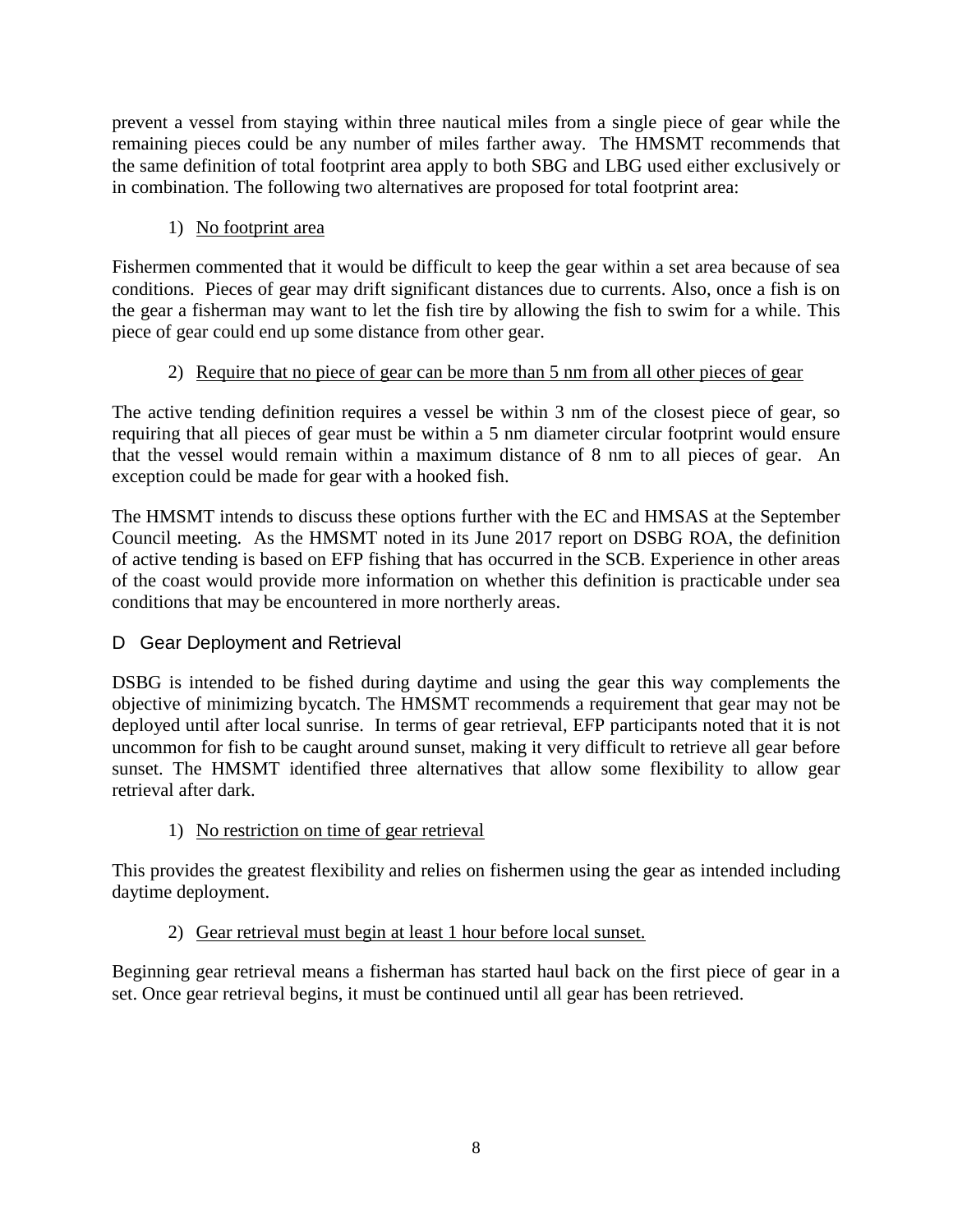3) All gear without a fish on must be aboard the vessel no later than 1 hour after local sunset and all gear with a fish on must be aboard the vessel no later than 3 hours after local sunset.

Once gear retrieval begins, it must be continued until all gear has been retrieved.

## Additional Considerations:

Under options 2 and 3, all pieces of gear with a fish on must be marked in a way to distinguish it from any gear still in the water without a fish on. The HMSMT heard that fishermen are likely to mark all their gear with a strobe light so marking gear with a fish on would have to be different and specific to that circumstance. For example, a distinct pennant could be affixed to those pieces of gear. Marking gear with a fish on would aid in enforcement, especially under alternative 3 above.

The HMSMT also discussed whether a fisherman could retrieve someone else's gear as a courtesy. This could reduce the chance of lost gear but additional requirements may have to be developed for this activity.

## E Multiple Gears

The HMSMT identified three alternatives for the use of multiple gear types on one trip:

- 1) Prohibit use of multiple gears on a trip.
- 2) Allow use of multiple gears on a trip.
- 3) Prohibit use of DGN and DSBG on the same trip.

The requirement to actively tend DSBG will limit the gears with which fishermen could concurrently fish with DSBG and maintain maneuverability to allow for active tending of DSBG and/or staying within the active tending boundary. Other gears could be set and retrieved on the way out to and returning from sea, and DSBG fished in between, potentially at a large distance from the other gear.

Prohibiting fishing with both DSBG and DGN gear on the same fishing trip could prevent DGNcaught fish from being mis-labeled as DSBG-caught fish when landed, a concern raised by some constituents during public comment. However, the HMSMT feels that this option is contrary to the supplemental nature of DSBG and that there may be more effective options to address this concern. If the Council identifies this as a concern, it could task HMSMT with developing alternatives for consideration at a future Council meeting.

The HMSMT also discussed the need to properly attribute catch by different gear types on a fish ticket. The HMSMT is primarily concerned about proper attribution for management purposes, not for market differentiation (the purpose of alternative 3 above). The problem arises when the first receiver labels the fish ticket with only one gear type even if multiple gears are used on the trip. Catch attribution would be especially important if swordfish are landed with different gears (e.g., harpoon or DGN in addition to DSBG) on one trip, because it would be difficult if not impossible to make the gear attribution post hoc. The HMSMT discussed a requirement to keep catch segregated on board the vessel to facilitate proper attribution upon landing. However, at its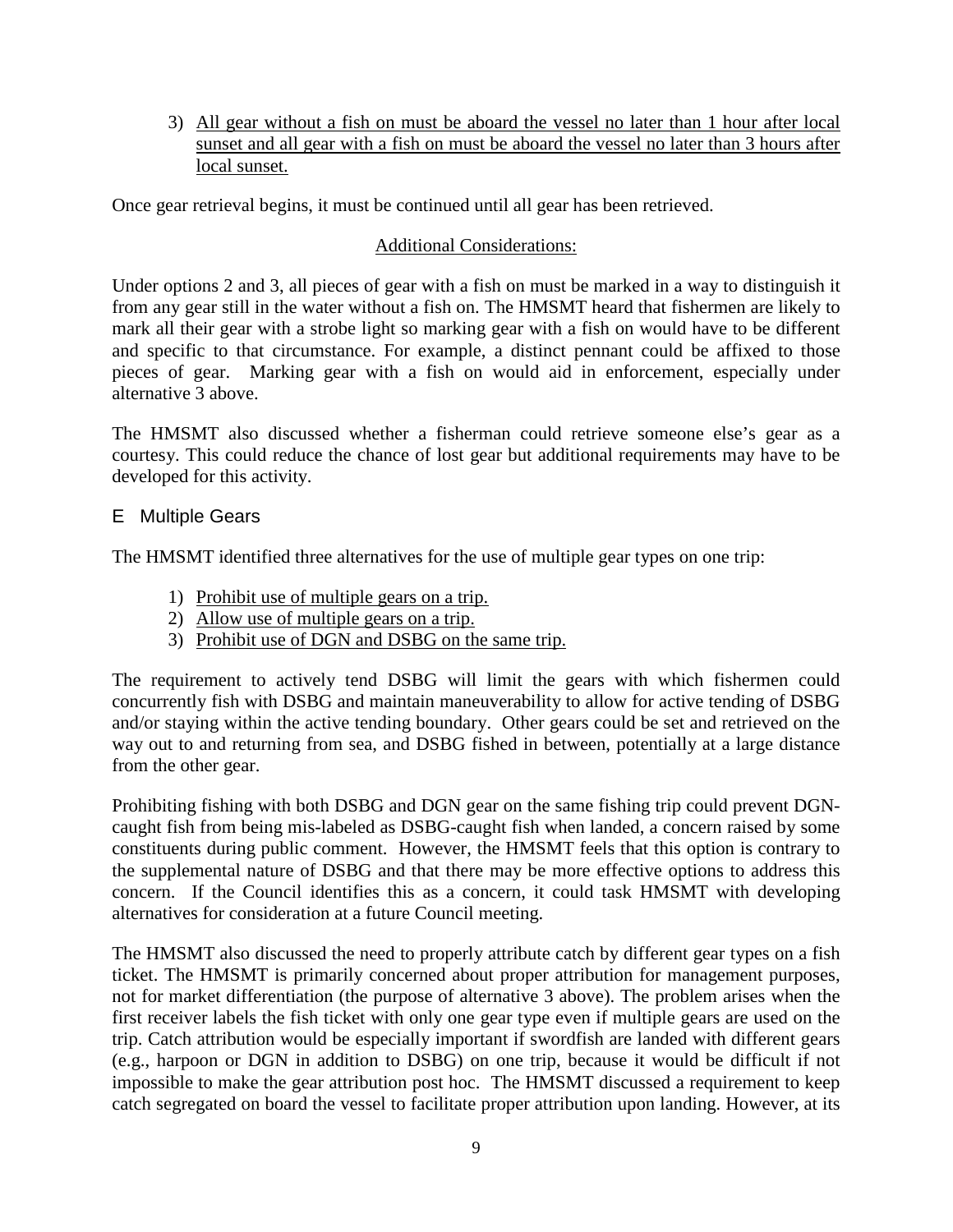August meeting the HMSMT heard public comment that segregating catch, especially large fish like swordfish, can be difficult if there is limited hold space. Further, industry members indicated that the price of swordfish is not based on the method of take, but on the quality of the product. Swordfish now undergo grading, similar to that of tuna, so that identifying individual swordfish caught using different gears is not of concern to them at time of landing. At this time the HMSMT is not proposing any options to address this issue. As the fishery develops the salience of this problem will become more apparent and the Council could address it through future adjustments to the management program.

## F Geographic Area

At its June 2017 meeting, the Council provided guidance on the range of alternatives specifying the geographic area within which the fishery would be authorized. Based on that guidance, the HMSMT proposes the following two alternatives:

- 1) All Federal waters (3-200 nm offshore) off California + Oregon
- 2) All Federal waters (3-200 nm offshore) off California + Oregon deeper than 150 fathoms

The specification of a minimum depth boundary, such as 150 fathoms, for geographic area in alternative 2 mitigates some concerns about potential catch of non-target species.

So far there has been no EFP activity north of central California, and therefore there is no information to determine the impacts of the DSBG fishery in northern California and Oregon. Future EFP fishing activity may produce some data from this area although the applications reviewed to date mostly propose fishing in the SCB. The [June Supplemental HMSMT Report](http://www.pcouncil.org/wp-content/uploads/2017/06/H3a_Sup_HMSMT_Rpt2_DSBG_ROA_Jun2017BB.pdf)  discusses the idea of applying performance criteria when authorizing DSBG fishing in these northern areas to address uncertainty about the effects of fishing. The HMSMT identified fishermen's experience with DSBG and initial required observer coverage as candidate performance criteria. This concept could be further developed at the direction of the Council.

The HMSMT still considers it administratively inefficient and detrimental to the development of a DSBG fishery in more northern areas if a fishery in these areas were authorized in a separate action in the future, compared to the relative ease of restricting the geographical areas if or when new information indicates a conservation or management need.

## G Fishery Timing Restrictions

The HMSMT identified two alternatives intended to capture Council guidance in June:

1) No restrictions within the existing fishing season/statistical year. (Note that Alternative D, gear deployment and retrieval, includes options to prohibit deploying the gear at night.)

As stated in [June 2016, D5 Attachment 1,](http://www.pcouncil.org/wp-content/uploads/2016/06/D5_Att1_Considerations_DSBG_JUN2016BB.pdf) the HMS FMP and regulations (50 CFR 660.709(b)) establish a fishing season for all species beginning on April 1 and ending March 31 of the following year. At this time there is no information that suggests anything other than a year round season is necessary for management purposes (stock conservation, bycatch mitigation,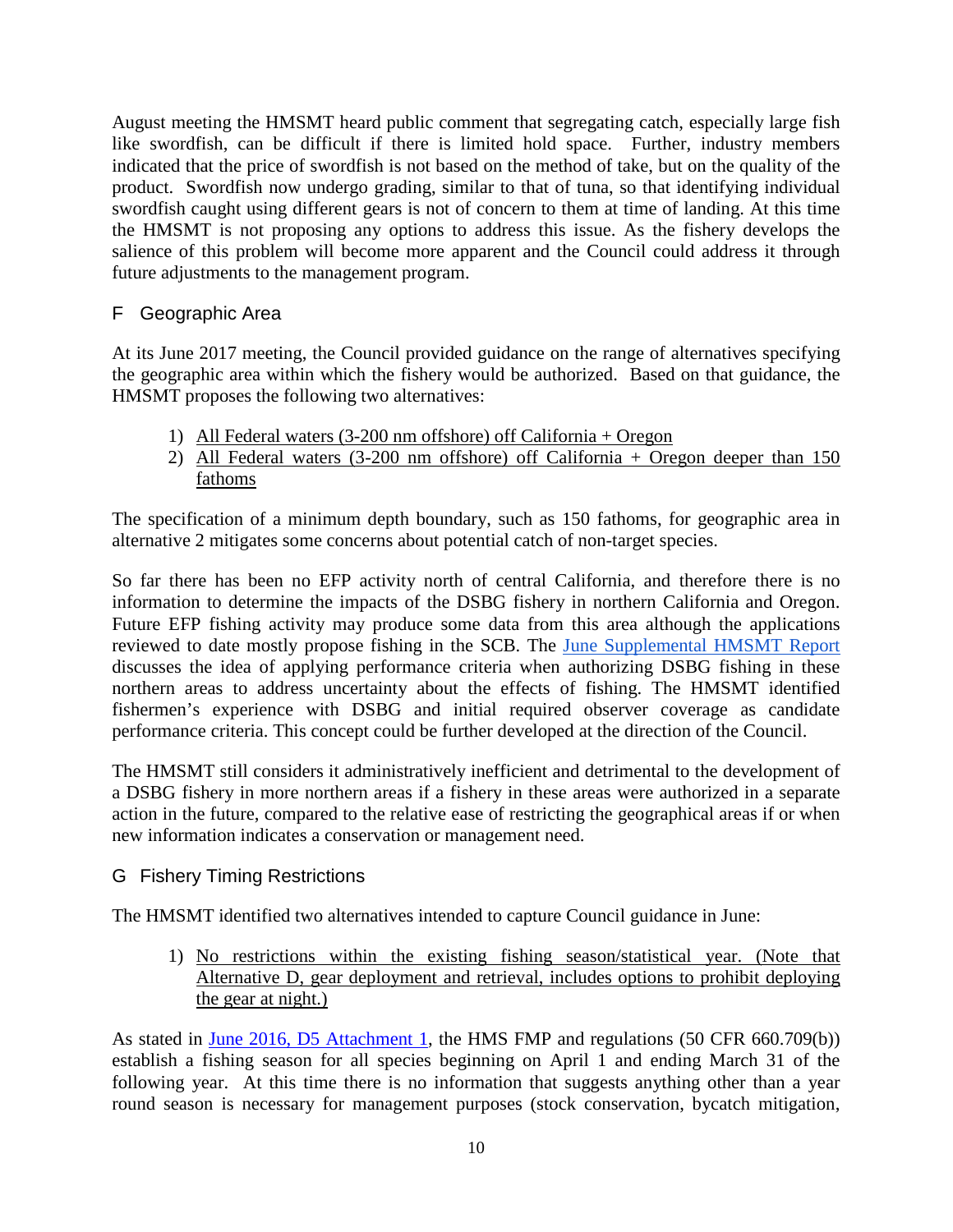etc.). If unanticipated impacts generate a necessity, additional time restrictions could be implemented through the biennial management process after the management program is in place.

## 2) Restrict the fishery to weekdays only in the Southern California Bight

This proposal was in the Council's motion from June and is intended to address a public comment about potential conflicts with recreational fishing. This restriction would apply to the Southern California Bight where conflicts between commercial and recreational gear are most likely. It is expected to only be necessary if the fishery is open access, and additionally could be implemented through geographical range limits on weekend fishing.

## H Species Retention

The HMSMT recommends allowing the retention of all species except those listed as currently prohibited in the HMS FMP and any other species listed as prohibited under State and Federal law/regulations. The HMSMT's June 2017 report included a second option to add additional species to the existing prohibition based on potential conservation concerns. However, the HMSMT was unable to identify what species should be added. Adding species would complement the proposed depth restriction to prevent using the gear to harvest non-HMS species such as groundfish. The HMSMT decided to remove this option, because no concrete concern could be identified, but the HMSMT plans to consult with the GMT at the September Council meeting on this matter. If a concern is identified then an alternative could be proposed to address it.

# I Fishery Monitoring

Existing HMS FMP regulations governing observer coverage (50 CFR 660.719) establish a requirement that any HMS- permitted vessel must accommodate a NMFS certified observer if required by the agency. The level of observer coverage is thus left up to agency discretion. Any observer requirement represents a trade-off between gathering data on the fishery and the cost of observer deployment. Generally, observers are used to verify finfish bycatch and protected species interactions, because retained catch is monitored dockside. Observers may carry out other scientific duties such as collecting biological data (lengths, aging structures, etc.) and opportunistic sightings of species of interest (e.g., marine mammals). In weighing the costs and benefits, NMFS often does not require observers in a fishery, such as the surface hook-and-line fishery for North Pacific albacore. This fishery has demonstrably very low bycatch so it is difficult to justify the cost of observers.

The HMSMT endorses the standard approach that has been used previously for HMS fisheries where NMFS develops an observer coverage plan, which the Council would have an opportunity to review.

HMS FMP regulations also require logbooks. NMFS would need to design a logbook for the DSBG fishery and require its use. In a future report the HMSMT may provide additional recommendations on logbook data fields specific to the DSBG fishery.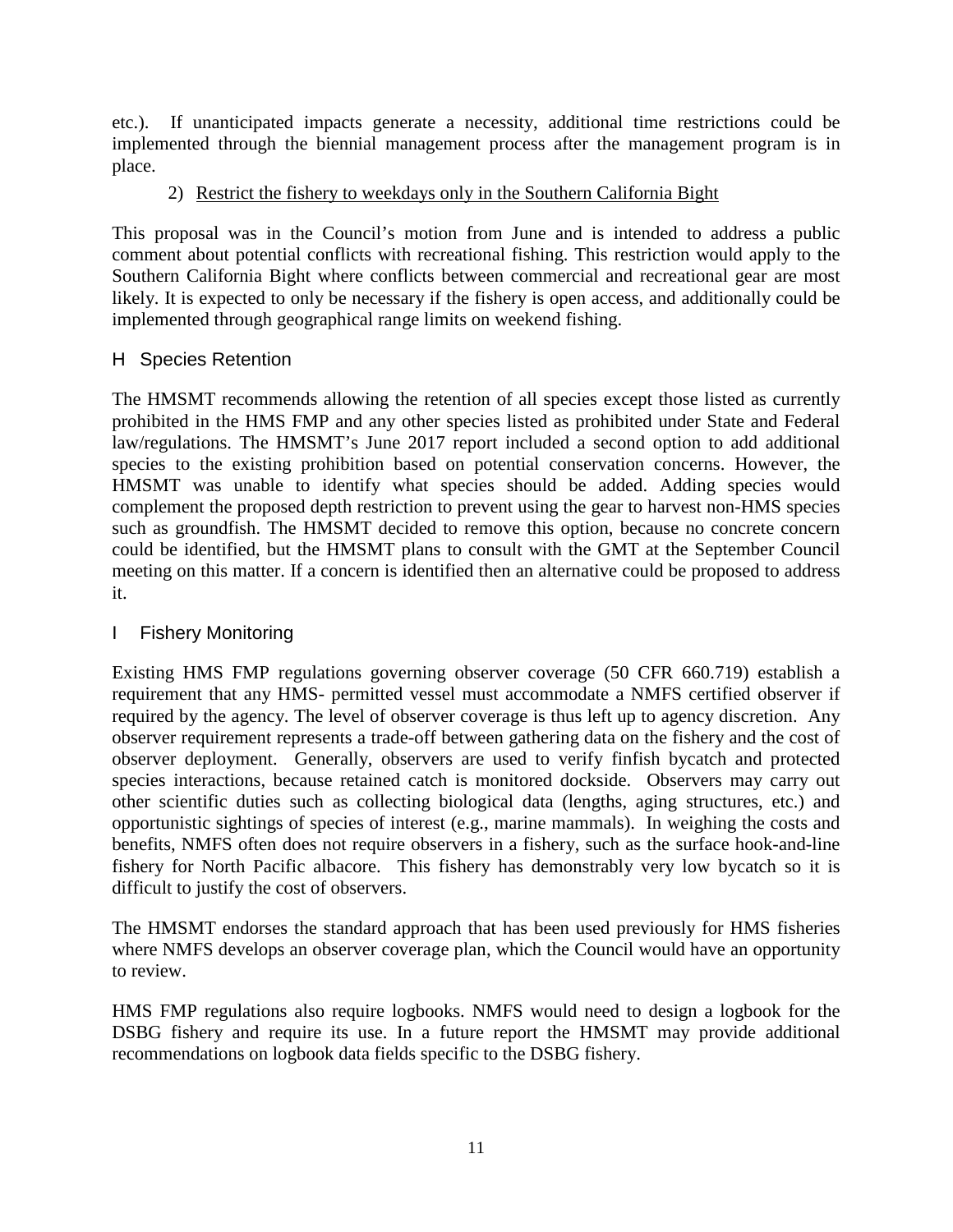## **4) Summary of Changes in Proposed Management Measures from Agenda Item H.2.a, HMSMT Report, June 2017**

This report incorporates following changes from the range of alternatives presented by the HMSMT in June:

- Changed Action Area to waters off CA/OR per June 2017 Council motion to restrict analysis to those waters.
- Removed CA/OR/WA waters from Geographic Area alternatives.
- Added an alternative to Geographic Area which includes all Federal waters off of CA/OR, excluding waters shallower than 150 fm.
- Added a prohibition on fishing with DGN gear during a DSBG trip under the Concurrent Gear Use alternatives.
- Added DGN permit trade-in to qualification criteria under limited entry permitting alternatives.
- Added a stand-alone DGN/DSBG permit trade-in alternative.
- Added maximum gear footprint alternatives under Active Tending.
- Added Gear Deployment and Retrieval alternatives, including start/end times and marking individual pieces of gear with fish on after the end time.
- Added an alternative to restrict the fishery to weekdays only in the SCB.
- Limited species retention restrictions to only those species listed as prohibited in the HMS FMP.

# **5) Summary of the Proposed Range of Alternatives**

# **A Permitting**

- 1) Open access
- 2) Limited entry (LE) in the Southern California Bight (SCB) only
	- *a. Possession*
		- (i) Permit holder on board requirement
		- (ii) Hold multiple permits
		- (iii) Include flexibility in FMP to change the authorized number of permits
	- *b. Permit renewal*
		- (i) Permits are valid for one fishing year and expire if not renewed
		- (ii) Same as (b.i.) plus demonstrated fishery activity
	- *c. Transfer*
		- (i) Freely transferable
		- (ii) Transferability restrictions
	- *d. Qualifications used to initially allocate LE permits*
		- (i) Tiered system